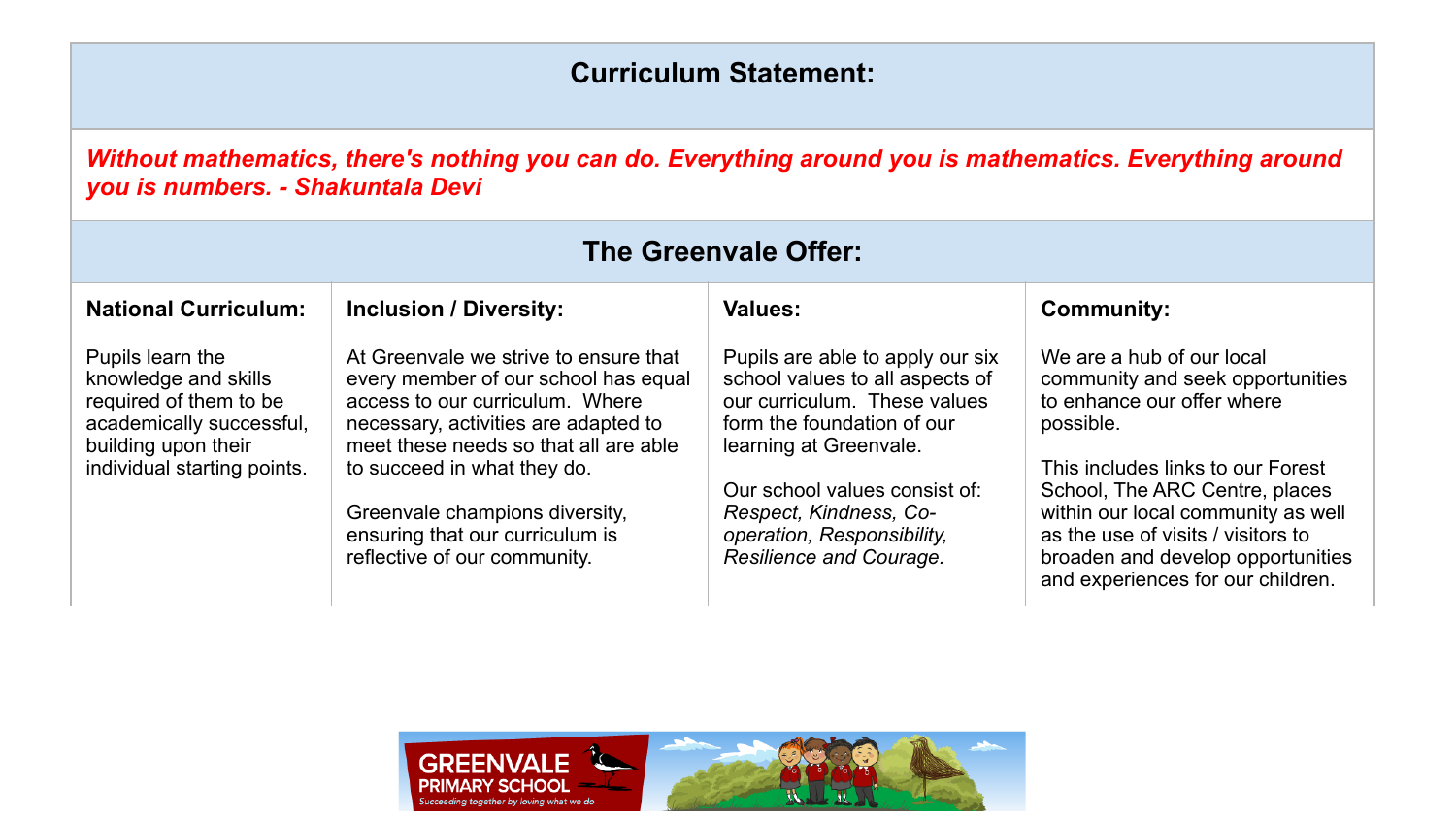| Intent<br>(What do we want our children to know<br>and be able to do?)                                                                                                                                                                                                                                                                                                                                                                                                                                                                                                                                                                                                                                                                                                                                          | Implementation<br>(What will it look like in the classroom?)                                                                                                                                                                                                                                                                                                                                                                                                                                                                                                                                                                                                                                                                                                                                                                                            | <b>Impact</b><br>(How will this be measured?)                                                                                                                                                                                                                                                                                                                                                                                                                                                                                                                                                                                                                                                                                                                                                                           |
|-----------------------------------------------------------------------------------------------------------------------------------------------------------------------------------------------------------------------------------------------------------------------------------------------------------------------------------------------------------------------------------------------------------------------------------------------------------------------------------------------------------------------------------------------------------------------------------------------------------------------------------------------------------------------------------------------------------------------------------------------------------------------------------------------------------------|---------------------------------------------------------------------------------------------------------------------------------------------------------------------------------------------------------------------------------------------------------------------------------------------------------------------------------------------------------------------------------------------------------------------------------------------------------------------------------------------------------------------------------------------------------------------------------------------------------------------------------------------------------------------------------------------------------------------------------------------------------------------------------------------------------------------------------------------------------|-------------------------------------------------------------------------------------------------------------------------------------------------------------------------------------------------------------------------------------------------------------------------------------------------------------------------------------------------------------------------------------------------------------------------------------------------------------------------------------------------------------------------------------------------------------------------------------------------------------------------------------------------------------------------------------------------------------------------------------------------------------------------------------------------------------------------|
| Children develop a mastery of topic<br>areas through the use of problem<br>solving and reasoning tasks<br>combined with fluency of calculation.<br>All children are confident in maths<br>lessons and feel successful.<br>Children experience a range of<br>$\bullet$<br>activities in lessons, including<br>practical lessons and access to<br>resources where needed.<br>Children are fluent in using and<br>$\bullet$<br>applying key maths skills including<br>times tables.<br>High expectations for all.<br>Children who have fallen behind are<br>accelerated to catch up with peers -<br>using the mixed age planning where<br>appropriate.<br>All children are able access problem<br>solving tasks not just the HA.<br>Children are able to self assess their<br>own learning and see their progress. | Teachers in Key Stage 1 and 2 use<br>$\bullet$<br>the White Rose scheme of learning,<br>meaning that topics are progressive<br>and revisit key skills.<br>Lessons are based around the small<br>$\bullet$<br>steps (combined where deemed<br>appropriate by the teacher through<br>previous formative assessment).<br>Lessons begin with a 'problem' - this<br>$\bullet$<br>is used as a discussion point for the<br>children to identify skills they already<br>have that they could apply to this<br>learning (thus creating more effective<br>links between subjects) and as a<br>formative assessment tool for the<br>teacher.<br>Teachers return to the problem from<br>$\bullet$<br>the beginning at the end of the lesson<br>in order for children to now see how<br>they are able to solve the problem<br>and as an assessment for that lesson. | Children will have high levels of<br>$\bullet$<br>attainment in both KS1 & KS2<br>formal examinations.<br>Maths data is strong in each class<br>$\bullet$<br>(end of Year TA).<br>Children are confident and positive<br>$\bullet$<br>about maths. They talk about<br>themselves as mathematicians and<br>engage in lessons with enthusiasm.<br>Children can talk about the reasons<br>$\bullet$<br>for learning different skills in maths<br>and use reasoning language when<br>explaining their ideas.<br>Books demonstrate progression<br>$\bullet$<br>across lessons and topics, they<br>demonstrate a growing confidence<br>of the children within a topic and<br>contain a variety of activities.<br>Lessons are engaging and<br>$\bullet$<br>teachers use technology to support<br>the children's understanding. |
|                                                                                                                                                                                                                                                                                                                                                                                                                                                                                                                                                                                                                                                                                                                                                                                                                 |                                                                                                                                                                                                                                                                                                                                                                                                                                                                                                                                                                                                                                                                                                                                                                                                                                                         |                                                                                                                                                                                                                                                                                                                                                                                                                                                                                                                                                                                                                                                                                                                                                                                                                         |